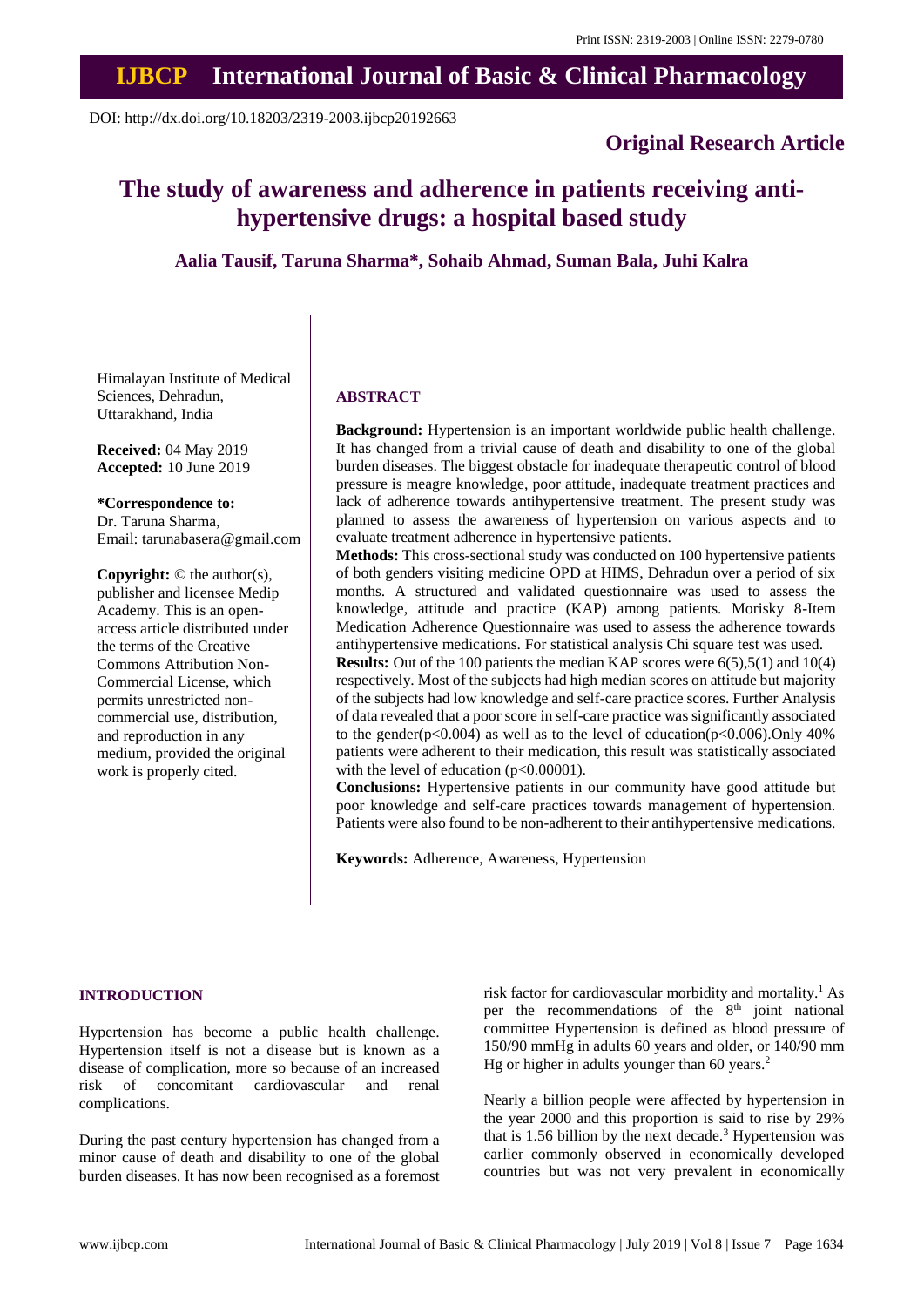developing ones. As there has now been a shift towards sedentary lifestyle of people living in developing countries hypertension has become a major public health problem in India, which is in a midst of an epidemiological transition. Hypertension is known as a silent killer as most people do not have any symptoms at all, but if left uncontrolled may affect many organ systems and lead to end organ damage, resulting in a substandard quality of life, an increased rate of dependency and also increased economic burden on the patient. Over the years, although the rates of detection and control of hypertension have improved, uncontrolled hypertension still remains ubiquitous.<sup>4</sup> Hypertension is preventable and treatable it can be managed by nonpharmacological as well as pharmacological approaches, but still Blood pressure is inadequately controlled in most hypertensives. The biggest obstacle for inadequate therapeutic control of blood pressure is lack of awareness and knowledge about various aspects of hypertension.<sup>5</sup> Half of the patients are non-adherent to their treatment. There is no doubt that adherence is in turn influenced by knowledge, attitude and self-care practices (KAP).<sup>6</sup> A proper understanding about these factors will be particularly helpful in assessing adherence towards therapy. The purpose of this study was to generate evidence which will allow scope for the development of interventional strategies that can create community awareness about hypertension, as awareness is the first step in formulating a preventive program for the disease. This may also help Physicians to improve management of hypertension with a better understanding of the barriers that result in non-adherence.

#### **METHODS**

This cross-sectional study was conducted by the department of Pharmacology in collaboration with the department of medicine, HIMS, Dehradun over a period of 6 months after clearance granted by institutional ethics committee. A total of 100 patients attending the medicine OPD more than 18yrs of age of both genders, with and without comorbid conditions were included after taking prior informed consent. Pregnant and lactating women were not included in the study. A simple and validated questionnaire form consisting of 27 questions was used which was divided into 3 parts with questions on knowledge, attitude and practice. The questionnaire was administered to the subjects after being properly explained by the principle investigator and enough time was given to all subjects to understand and answer the questions. Adherence to anti-hypertensive medication was assessed by using The Morisky 8 item medication adherence questionnaire (Table 1).

In addition to this the sociodemographic history was also recorded.Awareness was assessed according to scores given on all 3 parameters. Knowledge and attitude were scored one for right and zero for wrong answers. Patients frequently following self-care practices were given a score of 2, patients who were moderately following these practices were scored 1 and zero was given to patients never following self-care practices. This scoring was given to all questions except 4,7,8 where never was given a score of two, occasional was scored one and frequent was scored zero. The maximum possible score on the knowledge parameter was 13, on attitude was 5 and in self-care practice was 17. The minimum score on the 3 parameters was 1,1 and 2. For adherence a score of more than 1 was considered non-adherent and less than 1 was characterised as the patient being adherent to their medication.

#### **Table 1: Morisky 8 item Medication Adherence Questionnaire. 7**

| <b>Questions</b>                                                                                                                     | Y/N           |
|--------------------------------------------------------------------------------------------------------------------------------------|---------------|
| Do you sometimes forget to take your<br>medicine?                                                                                    | $Y=1; N=0$    |
| In the past 2 weeks, were there any days<br>when you did not take<br>your medicine?                                                  | $Y=1; N=0$    |
| Have you ever cut back or stopped<br>taking your medicine without telling<br>your doctor because you felt worse when<br>you took it? | $Y=1$ ; $N=0$ |
| When you travel or leave home, do you<br>sometimes forget to bring along your<br>medicine?                                           | $Y=1; N=0$    |
| Did you take all your medicines<br>yesterday?                                                                                        | $Y=0; N=1$    |
| When you feel like your symptoms are<br>under control, do you sometimes stop<br>taking your medicine?                                | $Y=1; N=0$    |
| Do you ever feel hassled about sticking<br>to your treatment plan?                                                                   | $Y=1; N=0$    |
| How often do you have difficulty<br>remembering to take all your medicine?                                                           | $Y=1; N=0$    |

The statistical analysis was based on standard descriptive statistical tests using the SPSS software (version 20) and presented in form of tables and graphs. Association of demographic characteristics of the patients with awareness and adherence was done using the chi square test and the Mann Whitney U test the p value of  $< 0.05$  was considered as statistically significant.

#### **RESULTS**

A total of 100 hypertensive patients attending the medicine OPD during the study period were included in the study. There was a male preponderance with 57% compared to 43% females. The age ranged from 40-60 years with majority of subjects having hypertension for at least 5 years (41%). Forty six percent subjects were illiterate and 68% people had a history of complications including stroke and renal abnormality seen in maximum patients (46%) followed by retinopathy (Table 2).

Majority of the subjects associated high salt intake (99%), alcohol (82%) and being overweight (75%) as risk factors for uncontrolled hypertension (Table 3). The median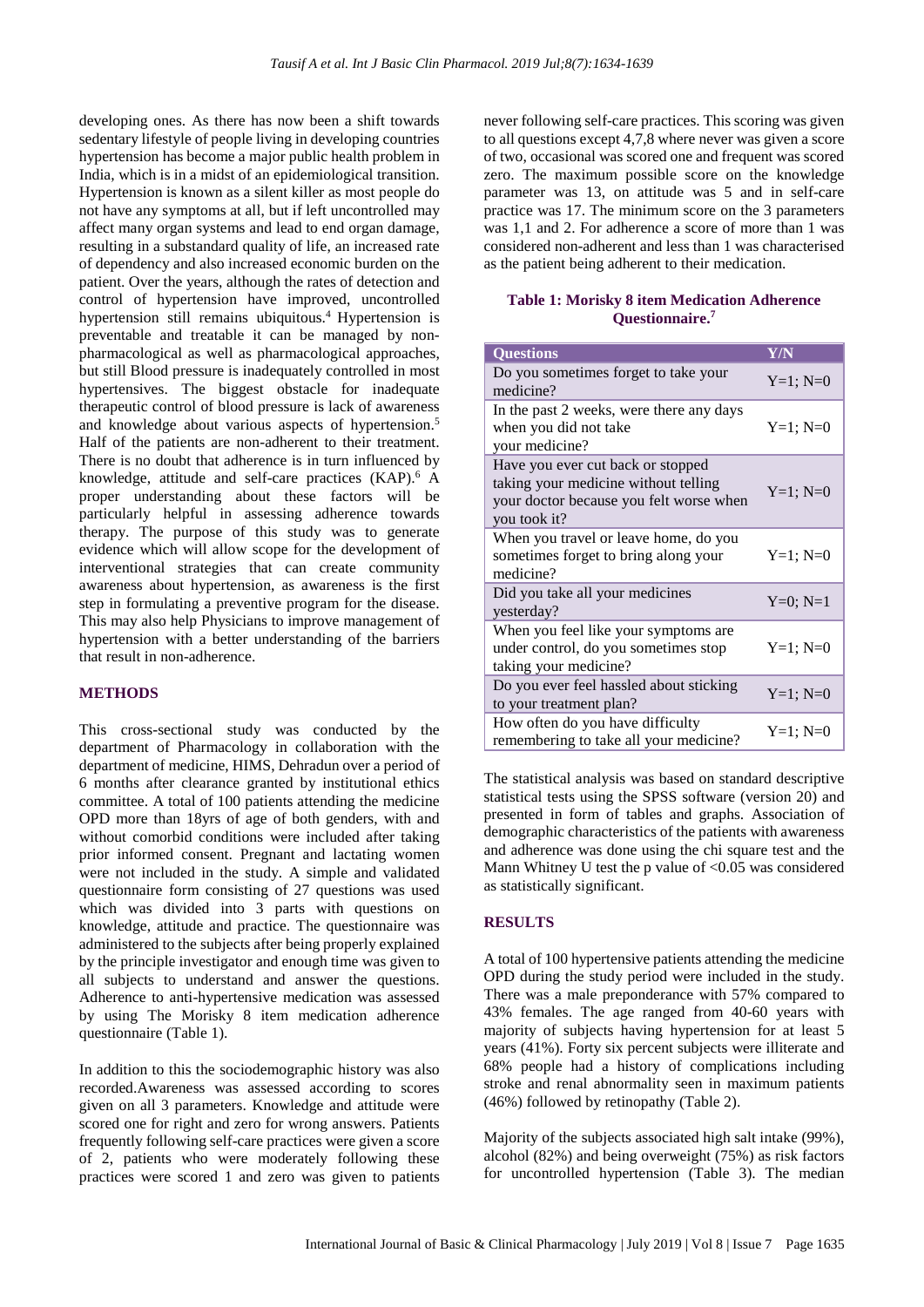(IQR) score on knowledge was 6 (5), attitude 5 (1) and practice 10 (4) respectively (Table 4).

#### **Table 2: Sociodemographic characteristics of study subjects (N=100).**

| Sociodemographic           | Subjects $(N=100)$     |  |  |
|----------------------------|------------------------|--|--|
| characteristics            |                        |  |  |
| Male/Female                | 57/43                  |  |  |
| Mean age(years)            | $54.35 \pm 12.55$      |  |  |
| Mean duration of           | $8.97 + 7.74$          |  |  |
| hypertension (years)       |                        |  |  |
| Mean Systolic/Diastolic    | 142.76±8.84/81.23±1.31 |  |  |
| values (mmHg)              |                        |  |  |
| <b>Educational status</b>  |                        |  |  |
| illiterate                 | 46                     |  |  |
| Senior secondary           | 19                     |  |  |
| Graduate and above         | 35                     |  |  |
| <b>Occupational status</b> |                        |  |  |
| Employed                   | 40                     |  |  |
| Housewife                  | 32                     |  |  |
| Self employed              | 18                     |  |  |
| Unemployed                 | 10                     |  |  |
| Alcoholic/Non-Alcoholic    | 17/83                  |  |  |
| Smoker/Non-Smoker          | 28/72                  |  |  |
| <b>Complications</b>       |                        |  |  |
| <b>Stroke</b>              | 23                     |  |  |
| Cardiac disease            | 17                     |  |  |
| Renal abnormality          | 23                     |  |  |
| Retinopathy                | 5                      |  |  |

#### **Table 3: Knowledge, attitude and practice scores of hypertensive patients (N=100).**

| <b>Questions</b>                                                     | $\overline{\mathbf{N}\left(\mathbf{\%}\right)}$ |
|----------------------------------------------------------------------|-------------------------------------------------|
| Do you know the normal BP reading is?                                | 43                                              |
| Do you know what high BP is ?                                        | 44                                              |
| Do you know what complications can arise<br>if BP is not controlled? | 47                                              |
| Is high BP hereditable?                                              | 16                                              |
| Is excessive salt intake a risk factor for high<br>BP?               | 99                                              |
| Is excessive alcohol a risk factor for<br>developing high BP?        | 82                                              |
| Is being overweight a risk factor for high<br>BP?                    | 75                                              |
| Do you know about the symptoms of high<br>BP?                        | 75                                              |
| Do you know how high BP is managed?                                  | 7                                               |
| Do you know about the symptoms of low<br>BP?                         | 22                                              |
| Do you have to take medications for<br>hypertension throughout life? | 94                                              |
| Can antihypertensive medications lower BP<br>below normal?           | 33                                              |
| Is regular BP measurement necessary?                                 | 87                                              |

#### **Table 4: Correct response of hypertensive patients towards knowledge (N=100).**

| <b>Variables</b><br>(Total score) | <b>Median</b><br>score<br>(IOR) | <b>Minimum</b><br>score | <b>Maximum</b><br>score |
|-----------------------------------|---------------------------------|-------------------------|-------------------------|
| Knowledge (13)                    | 6(5)                            |                         | 13                      |
| Attitude (5)                      | 5(1)                            |                         |                         |
| Practice (18)                     |                                 |                         |                         |

#### **Table 5: Correct response of hypertensive patient towards attitude (N=100).**

| <b>Ouestions</b>                                       | $N$ (%) |
|--------------------------------------------------------|---------|
| Should you reduce salt intake in diet to<br>reduce BP? | 97      |
| Do you think regular checking of BP is<br>important?   | 36      |
| Should you keep in touch with physicians<br>regularly? | 74      |
| Do you think regular medication is<br>important?       | 97      |
| Should you exercise regularly for a healthy<br>life?   | 88      |

Most of the subjects gave correct responses on the attitude scale were it was evident that people realise the need for reducing salt intake in their diet (97%), regularly checking blood pressure (86%) and exercising for a healthy life (97%) (Table 5).

It was the scores of self-care practice that were in contrast to the other two parameters and showed that the subjects had poor self-care practices which in turn can be a cause of their uncontrolled blood pressure.

Even though having knowledge about high salt intake, increased body weight and lack of physical activity being risk factors for hypertension most of the subjects only occasionally moderated their salt intake (75%) and merely 29% subjects performed physical activity, fewer than that checked their body weight (4%). Most of the subjects occasionally missed their medication (46%) (Table 6).

An association between sociodemographic categories and the KAP scores was also drawn out and it was interestingly noted that the association between gender and practice was statistically significant ( $p<0.05$ ). Males had poor practice as compared to the female subjects (Table 7).

The educational status was also found to be associated with all 3 parameters and this association was highly statistically significant ( $p<0.05$ ) (Table 8). Out of the total patients only 40% people had a Morisky score of less than 1 and were hence adherent the remaining were nonadherent to their medication (Table 9).

The association between adherence and gender was significant ( $p<0.05$ ) and showed females as being more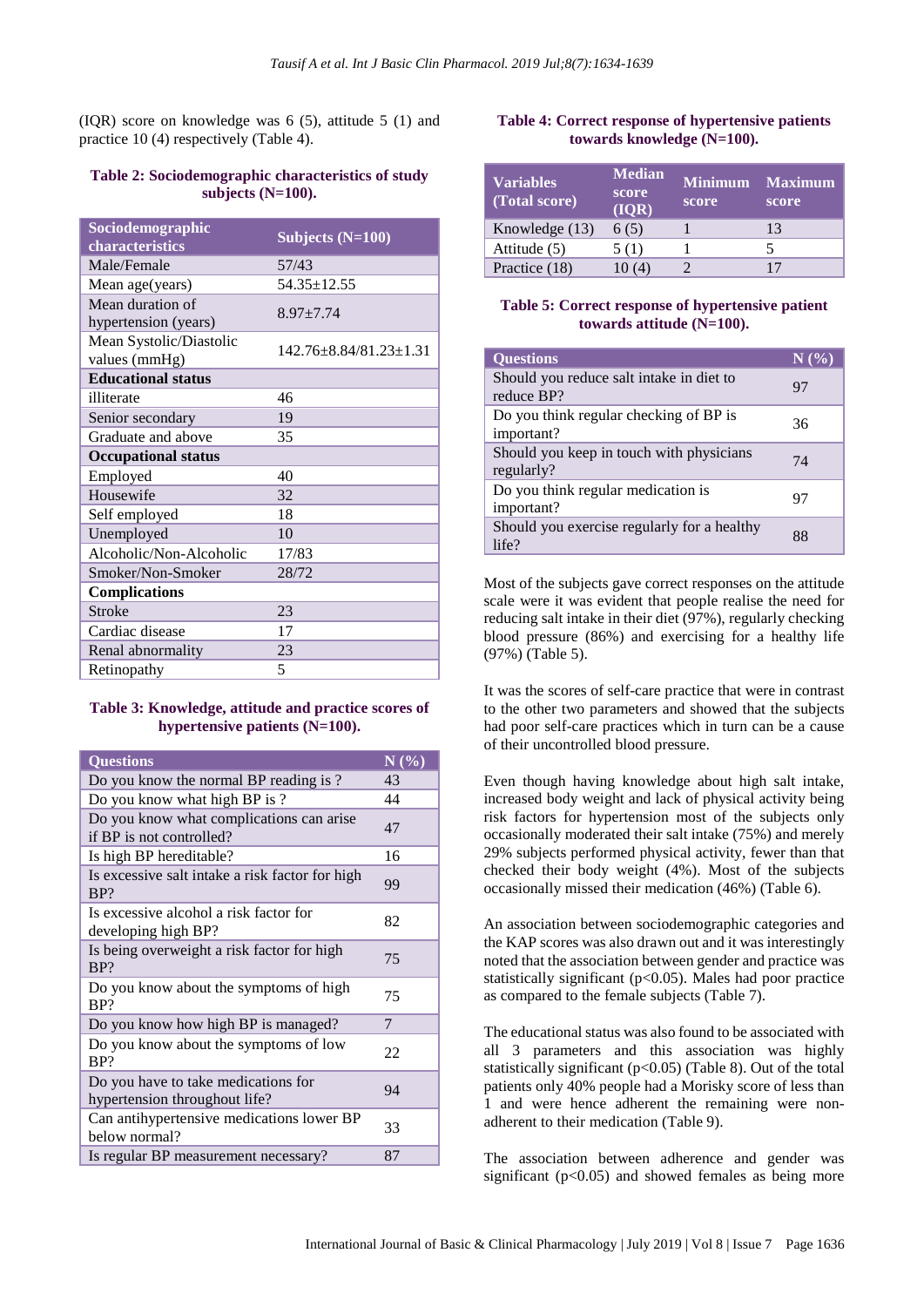adherent towards their medication as compared to males (Table 10).

Also, the association between the level of education and adherence was highly significant and illustrated mostly the illiterate to be non-adherent to their anti-hypertensive medication (Table 11).

#### **Table 6: Response of hypertensive patients towards self-care practices (N=100).**

| <b>Questions</b>                                    | $Frequent(N\%)$ | Occasional( $N\%$ ) | Never $(N\%)$ |
|-----------------------------------------------------|-----------------|---------------------|---------------|
| How often do you measure your BP?                   |                 | 83                  |               |
| How often do you moderate your salt intake?         | 22              | 75                  |               |
| How often do you avoid fatty food consumption?      | 26              | 63                  |               |
| How often do you consume alcohol?                   | 79              |                     | 14            |
| How often do you perform physical exercise?         | 29              | 48                  | 23            |
| How often do you check your body weight?            |                 | 36                  | 60            |
| How often do you smoke?                             | 75              |                     | 24            |
| How often do you miss the dose of your medication?  | 37              | 46                  |               |
| How often do you consult your health care provider? | 10              | 87                  |               |

#### **Table 7: Association of Gender on awareness among hypertensive patients (N=100).**

| <b>Knowledge</b> $(K)$ |        | <b>Attitude</b> (A)           |            |         | <b>Practice</b> (P)           |            |         |                        |            |          |
|------------------------|--------|-------------------------------|------------|---------|-------------------------------|------------|---------|------------------------|------------|----------|
|                        |        | <b>Median</b><br><b>Score</b> | <b>IQR</b> | P value | <b>Median</b><br><b>Score</b> | <b>IQR</b> | P value | <b>Median</b><br>Score | <b>IQR</b> | P value  |
|                        | Female |                               |            | 0.114   |                               |            | 0.059   |                        |            | $0.004*$ |
| Sex                    | Male   |                               |            |         |                               |            |         | q                      |            |          |

Mann Whitney U test  $p<0.05$ 

#### **Table 8: Association of Level of Education on awareness among hypertensive patients (N=100).**

|           |                       | <b>Knowledge</b>        |            | <b>Attitude</b> |                  | <b>Practice</b> |          |                  |            |                |
|-----------|-----------------------|-------------------------|------------|-----------------|------------------|-----------------|----------|------------------|------------|----------------|
|           |                       | <b>Media</b><br>n score | <b>IQR</b> | P value         | Media<br>n score | <b>IQR</b>      | P value  | Media<br>n score | <b>IQR</b> | <b>P</b> value |
|           | Illiterate            |                         |            |                 |                  |                 |          |                  |            |                |
| Education | Senior<br>secondary   | 8                       |            | $0.0001^{*}$    | 5                |                 | $0.017*$ | 10               | 4          | $0.0006*$      |
|           | Graduate and<br>above | 10                      |            |                 |                  |                 |          | 12               |            |                |

#### **Table 9: Morisky 8 item Adherence questionnaire score of hypertensive patients (N=100).**

| <b>Morisky 8 item medication</b><br>adherence questionnaire | <b>Score</b><br>(Total<br>$score=8$ | N(% |
|-------------------------------------------------------------|-------------------------------------|-----|
| Adherence                                                   |                                     |     |
| Non-adherence                                               | >1                                  |     |

#### **Table 10: Association of gender with adherence towards antihypertensive medication (N=100).**

|                          | <b>Males</b> | <b>Females</b> | <b>P</b> value |
|--------------------------|--------------|----------------|----------------|
| Adherent                 | 17           |                |                |
| Non-adherent             |              |                | $*<0.01$       |
| Chi-square test $p<0.05$ |              |                |                |

#### **Table 11: Association of Level of education with adherence towards antihypertensive medication(N=100).**

|              | <b>Illiterate</b> | <b>Senior secondary</b> | <b>Graduate and above P value</b> |             |
|--------------|-------------------|-------------------------|-----------------------------------|-------------|
| Adherent     |                   |                         |                                   |             |
| Non-adherent |                   |                         |                                   | $*<0.00001$ |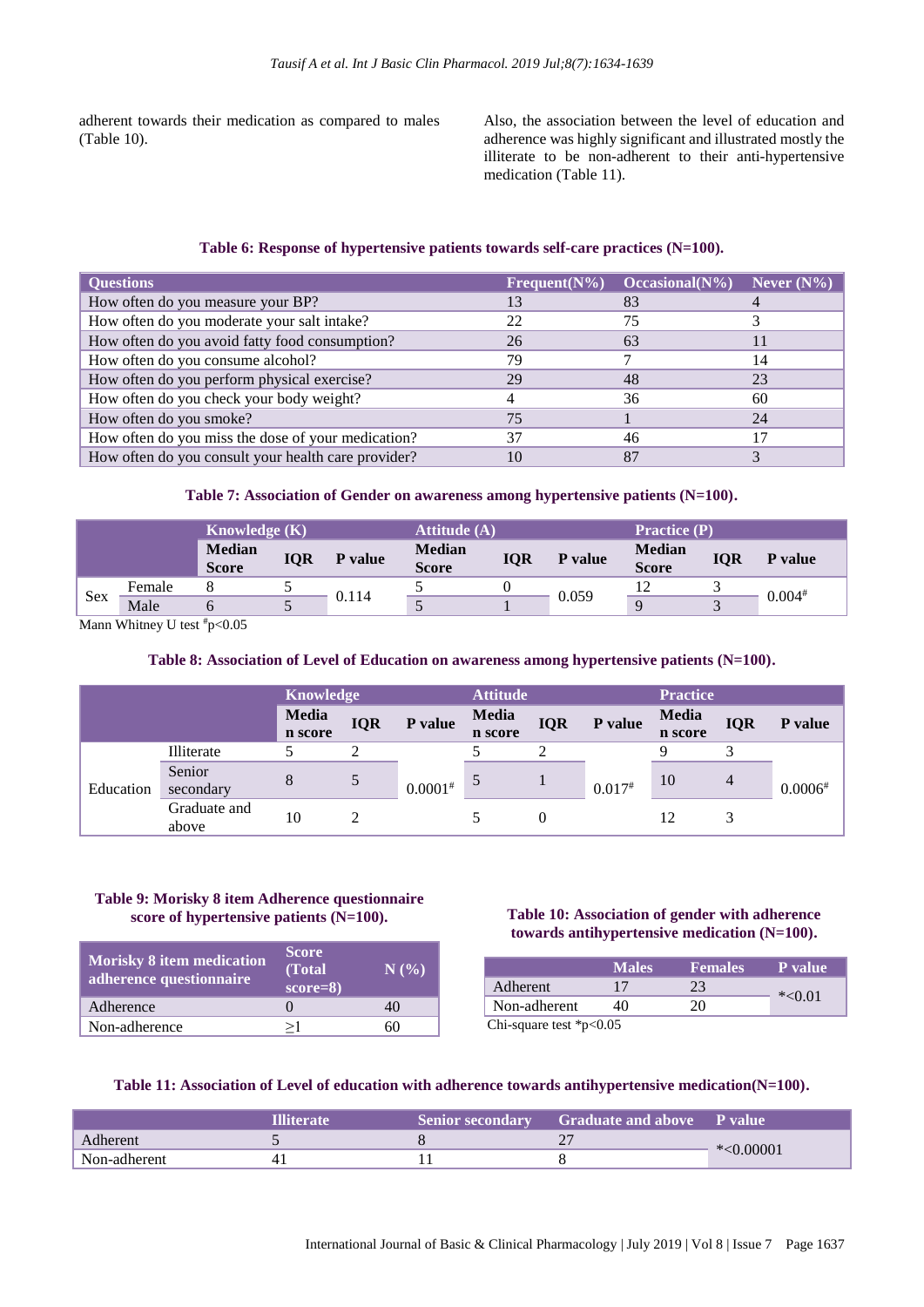#### **DISCUSSION**

Thi**s** Knowledge attitude and practice study was aimed to assess the awareness of hypertension among patients as well as their adherence towards anti-hypertensive medication. In the following cross-sectional study, the subjects were of the mean age  $54.33\pm12.55$  similar mean age were seen in studies conducted by Rahman et al, Bokkampally et al, and Rashidi et al. $8-10$  This showed that hypertension as previously assumed to be a disease of the elderly is not true anymore and its prevalence is seen more in the middle age group. There was a predominance of female subjects over males which was in contract to most studies that showed a male predominance. Most of the subjects in the study were illiterate, in studies conducted by Olivera et al, Ahmad et al in Jaipur and Bokkampally et al, in Telangana, prevalence of hypertension was reported in the illiterate groups or those belonging to low socio-economic backgrounds.<sup>11,12,9</sup>

According to the results obtained in this study most of the subjects had low median scores on knowledge this result was in contrast to that obtained by Sadeq et al, Bokkampally et al, Bhatia et al, Rahman et al, and Shrestha et. al, in which subjects had a good score on the knowledge parameter.<sup>13,9,14,8,6</sup> Also, in our study there was no association drawn between gender and knowledge which contradicted the study by Sadeq et al, which stated males having better knowledge as compared to females.<sup>13</sup> The present study shows a significant relationship between level of education and knowledge where most of the graduates had better scores as compared to the illiterate but this was in contrast to a study conducted by Rahman et al, in which no association was found between knowledge scores and level of education.<sup>8</sup>

Majority of the subjects had a positive attitude towards reducing salt intake in diet, regularly checking blood pressure and indulging in physical activity to keep their blood pressure under control. This was in accordance to the results obtained by a large number of studies conducted in India as well as in Nepal, Bangladesh and Iran. $6,8,10$ 

Even though the subjects had high median scores on attitude, the scores on knowledge were very poor, which was the main cause of poor self-care practices. Poor scores on self-care practice corresponded with most of the studies except a study by Rashidi et al, in which subjects had good practice scores on lowering salt intake in their diet as well as reduced consumption of fatty food.<sup>10</sup> Practice scores were found to be better in females as compared to men which was a novel finding and contrasted with the study by Rashidi et al, who found no association between gender and self-care practice scores.<sup>10</sup>

In the current study only 40% subjects showed adherence towards anti-hypertensive medication this might be attributed to the poor self-care practices that the patient had. Even after showing a positive attitude against all risk factors of hypertension only a small number of people applied these in their daily routine. This is because hypertension is mostly asymptomatic and hypertensives fail to recognise its dreadful complications like coronary artery disease, stroke and chronic kidney disease, and often become non-complaint to their medication either due to high costs of daily medication, adverse drug reactions that the subjects are not aware about because of inadequate knowledge imparted to them by the physician, religious and cultural believes or lacking access to medical facilities. Poor adherence showed by the subjects in the study were associated with gender where males were mostly non-adherent as compared to females and the level of education were the illiterate were the most non-adherent group amongst all. The results obtained in this study are completely different from the study by Sadeq et al, in which most of the subjects were adherent to their medication and this result obtained was not associated with gender or the level of education of the patient.<sup>13</sup>

#### **CONCLUSION**

This non-adherence to anti-hypertensive medication has made hypertension as the leading risk factor for morbidity and mortality. The non-complaint attitude of most patients has given hypertension its new name of a silent killer. Therefore, there is a need to improve adherence by either simplifying regimes, imparting knowledge, and modifying patient beliefs. Hence it is the need of the hour to re-in force patient self-management and public health care programmes.

#### **ACKNOWLEDGEMENTS**

Authors would like to thank Himalayan institute of Medical sciences for smooth conduction of the project work. The author is highly obliged and fortunate enough to get constant support and guidance from all the Teaching members of the Department of Pharmacology, who helped in the successful completion of the project work. Above all, Auth would like to thank the clinicians of HIMS who helped me during my project along with the patients who gave their valuable time for me to fill up the questionnaire form. Also, authors would like to thank colleagues for their immense support.

*Funding: No funding sources Conflict of interest: None declared Ethical approval: The study was approved by the Institutional Ethics Committee*

#### **REFERENCES**

- Kearney PM, Whelton M, Reynolds K, Muntner P, Whelton PK, He J. Global burden of hypertension: analysis of worldwide data. Lancet. 2005;365(9455):217-23.
- 2. Page, Michael R. The JNC 8 hypertension guidelines: an in-depth guide. Am J Managed Care. 2014;20:5-6.